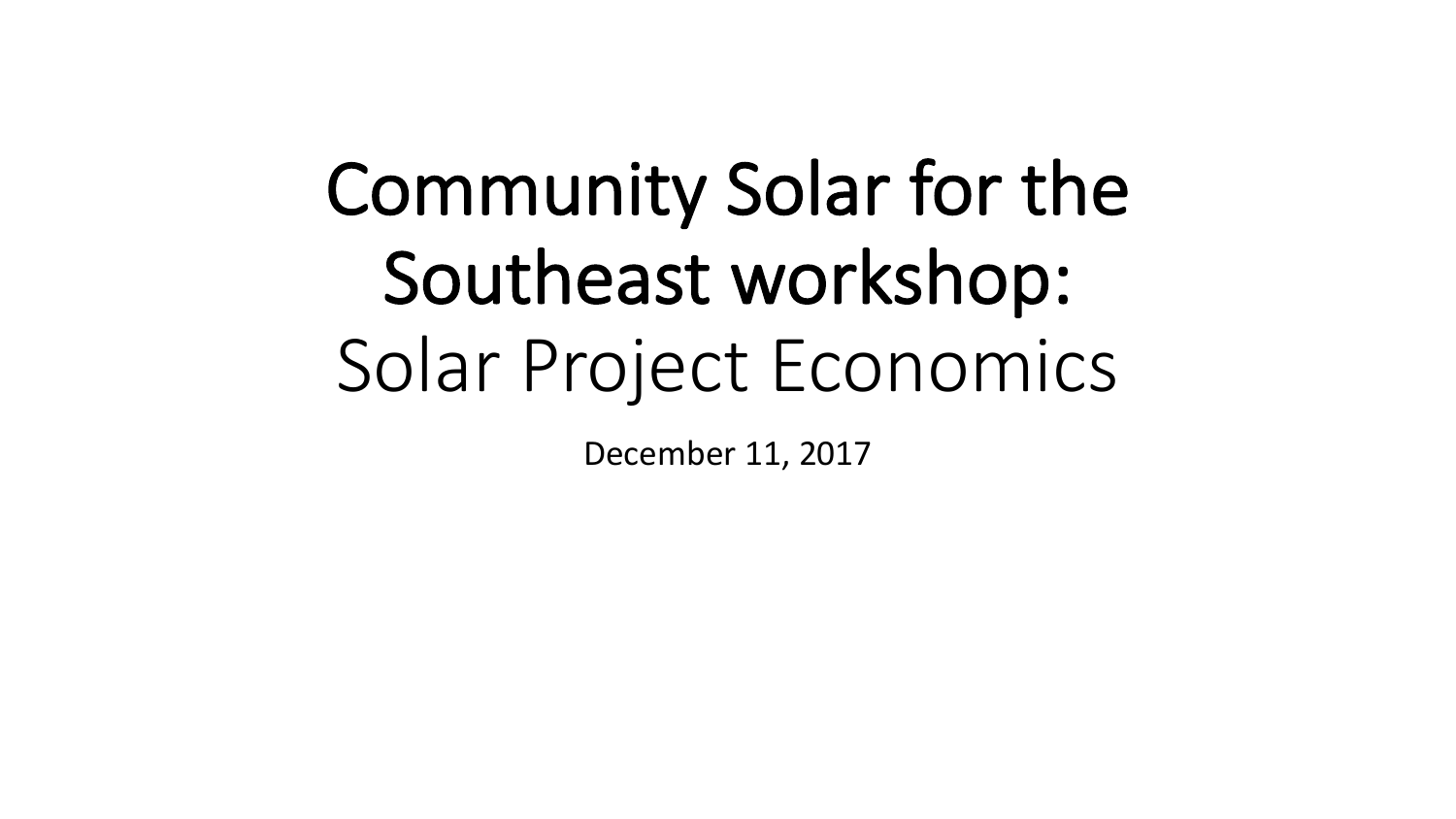### Community Solar Projects: Farm A

|                         | <b>Farm A</b> |
|-------------------------|---------------|
| <b>AC</b>               | 500           |
| <b>DC</b>               | 675           |
| <b>Fixed/Tracker</b>    | <b>Fixed</b>  |
| <b>PPA Rate</b>         | \$62.74       |
| Yield (kwh / kw)        | 1,527         |
| <b>Kwhrs (Annual)</b>   | 1,030,455     |
| Cost / Watt             | \$1.43        |
| <b>EPC Cost</b>         | \$1.41        |
| Developer Margin Avail. | \$0.02        |
| <b>IRR</b>              | 6.69%         |
| Cost (5)                | \$965,250     |
| Lease Rate / Acre/ YR   | 650           |
| <b>Acres</b>            | 5             |
| <b>Kw/Acre</b>          | 135           |

#### **Farm A Context**

- Micro utility-scale projects tend to have higher costs
	- There is no scale to construct
	- Land owners ask for more to "make it worth it" in the form of a higher cost per acre or a minimum # of acres leased.
- This project assumes a zero interconnect cost.
- This project assumes a fixed tilt with a typical generation for a system this size in NC
- Assumes Solar post-Section 201 tariff of 30% equates to  $\sim$ \$0.45 mono perc module pricing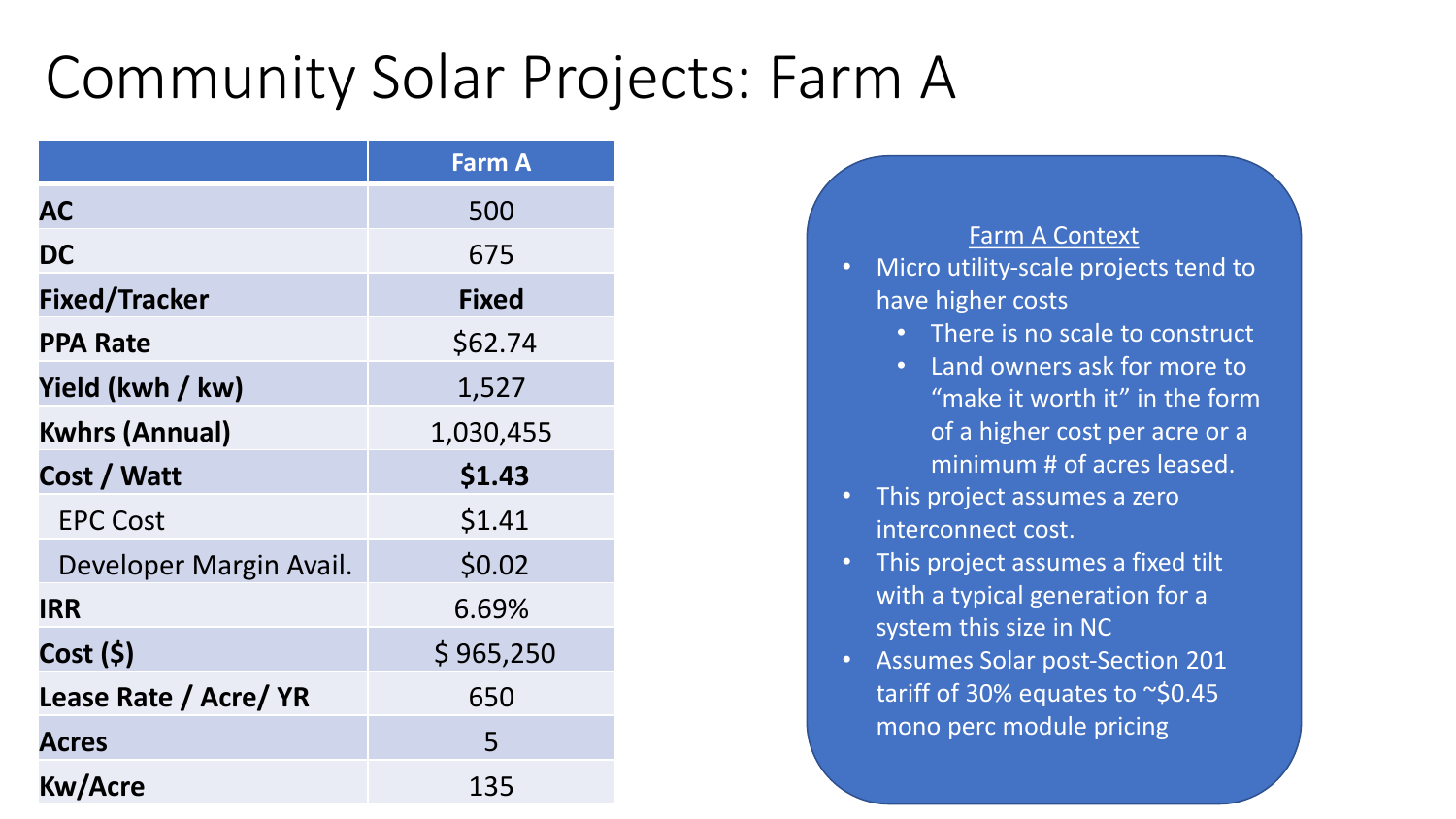## Community Solar Projects: Farm B

|                              | <b>Farm A</b>  |
|------------------------------|----------------|
| <b>AC</b>                    | 2,000          |
| <b>DC</b>                    | 2,401          |
| <b>Fixed/Tracker</b>         | <b>Tracker</b> |
| <b>PPA Rate</b>              | \$62.86        |
| Yield (kwh / kw)             | 1,696          |
| <b>Kwhrs (Annual)</b>        | 4,071,163      |
| Cost / Watt                  | \$1.53         |
| <b>EPC Cost</b>              | \$1.39         |
| Developer Margin Avail.      | \$0.14         |
| <b>IRR</b>                   | 7.06%          |
| Cost(5)                      | \$3,673,530    |
| <b>Lease Rate / Acre/ YR</b> | 725            |
| <b>Acres</b>                 | 14.5           |
| <b>Kw/Acre</b>               | 166            |

### Farm B Context Smaller projects tend to have higher costs  $\cdot$  There is some scale to construct • This project has an unusual

- AC/DC ratio driving the cost per watt higher than bench mark.
- Tracking systems cost more, but accretive to value.
- This project assumes a zero interconnect cost.
- This project assumes a tracking tilt with a typical generation for a system this size in NC
- Assumes Solar post-Section 201 tariff of 30% equates to  $\sim$ \$0.45 mono perc module pricing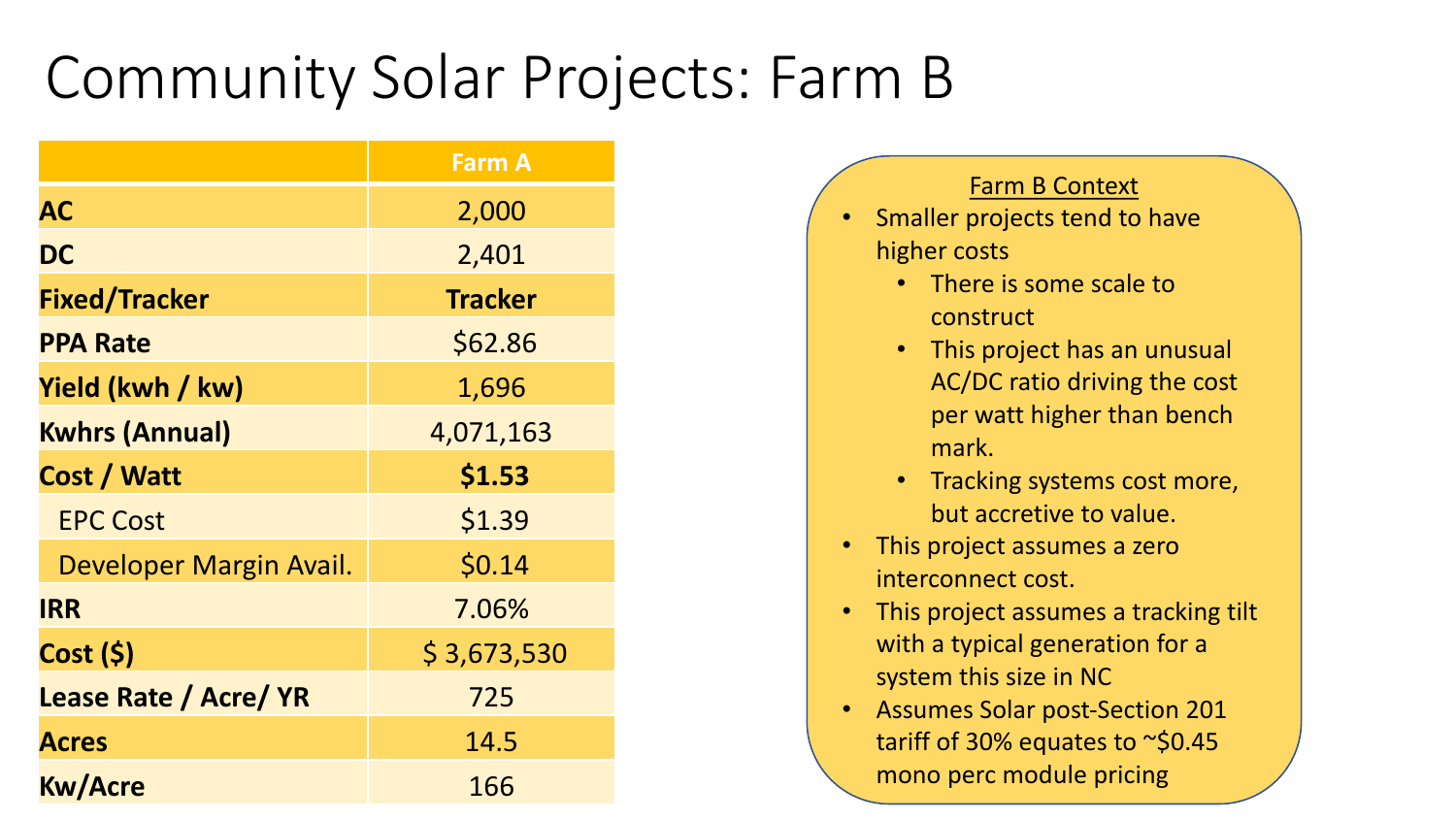### Community Solar Projects: Farm C

|                              | <b>Farm A</b> |
|------------------------------|---------------|
| <b>AC</b>                    | 5,000         |
| <b>DC</b>                    | 6,797         |
| <b>Fixed/Tracker</b>         | <b>Fixed</b>  |
| <b>PPA Rate</b>              | \$62.74       |
| Yield (kwh / kw)             | 1,527         |
| <b>Kwhrs (Annual)</b>        | 10,376,300    |
| Cost / Watt                  | \$1.34        |
| <b>EPC Cost</b>              | \$1.18        |
| Developer Margin Avail.      | \$0.16        |
| <b>IRR</b>                   | 7.02%         |
| Cost(5)                      | \$9,107,980   |
| <b>Lease Rate / Acre/ YR</b> | 750           |
| <b>Acres</b>                 | 35            |
| <b>Kw/Acre</b>               | 194           |

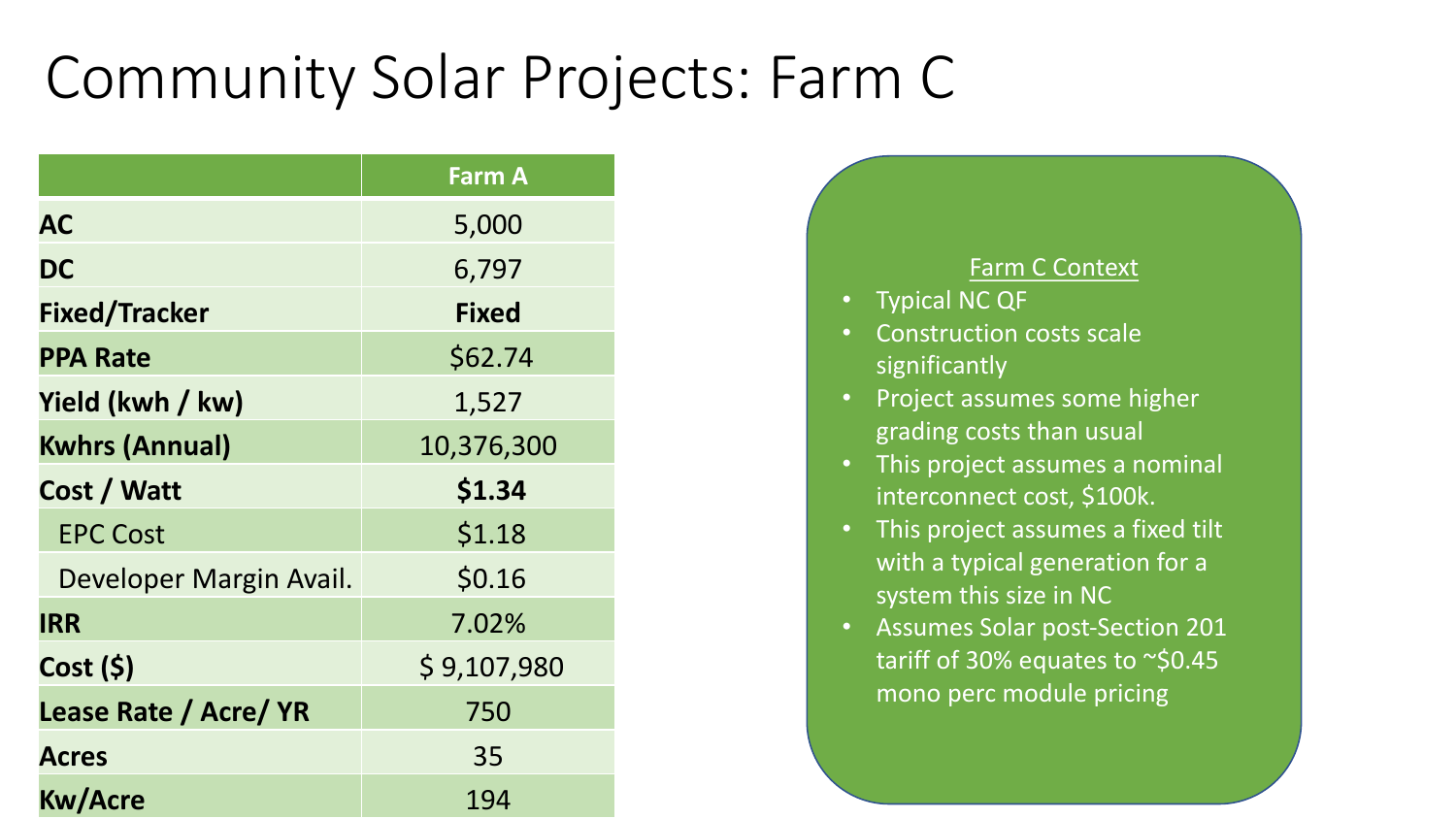### What Drives Solar Economics

| <b>Input</b>                               | <b>Definition</b>                                                                                                                                                   | <b>Impact of project viability</b>                                                                                                                                                                                      |
|--------------------------------------------|---------------------------------------------------------------------------------------------------------------------------------------------------------------------|-------------------------------------------------------------------------------------------------------------------------------------------------------------------------------------------------------------------------|
| <b>Power Purchase Agreement</b>            | Contract at which off-taker will pay you for<br>power generated. Can be fixed or time & use<br>schedule based                                                       | Tenor, Rate, and Rate escalation are huge drivers of<br>value.                                                                                                                                                          |
| <b>REC Revenue</b>                         | Renewable Energy Credits can be contracted<br>with the utility or a third party.                                                                                    | Can increase value marginally as revenue per REC is<br>low. $1$ REC = 1 MWh.                                                                                                                                            |
| <b>Ground Lease</b>                        | Lease agreement for property solar farm stands<br>on. Typically at least 30 years in length, with a<br>escalating rate annually after a short fixed rate<br>period. | Hugely impactful. The better the land, the less you<br>need. The land leased needs to cover shade<br>easements as well.                                                                                                 |
| <b>Utility &amp; Interconnection Costs</b> | Electricity costs to run inverters, costs to<br>administer your account and monthly costs per<br>your Interconnection agreement.                                    | Marginal. Exception, DEC charges large monthly<br>interconnection costs vs. upfront I/A costs.                                                                                                                          |
| <b>O&amp;M Costs</b>                       | The cost for preventative maintenance on your<br>project as well as vegetation management.                                                                          | Hugely impactful, but market competitive rates are<br>easily available. $\sim$ \$6 – 8 per KW/ year. Picking the<br>right O&M provider can be a major decision that<br>can affect other aspects of the financial model. |
| <b>Property &amp; Real Estate Taxes</b>    | Payments to the county, city, Fire District etc                                                                                                                     | Very inconsistent. Target low millage rates in<br>county land. City property can literally double your<br>rates.                                                                                                        |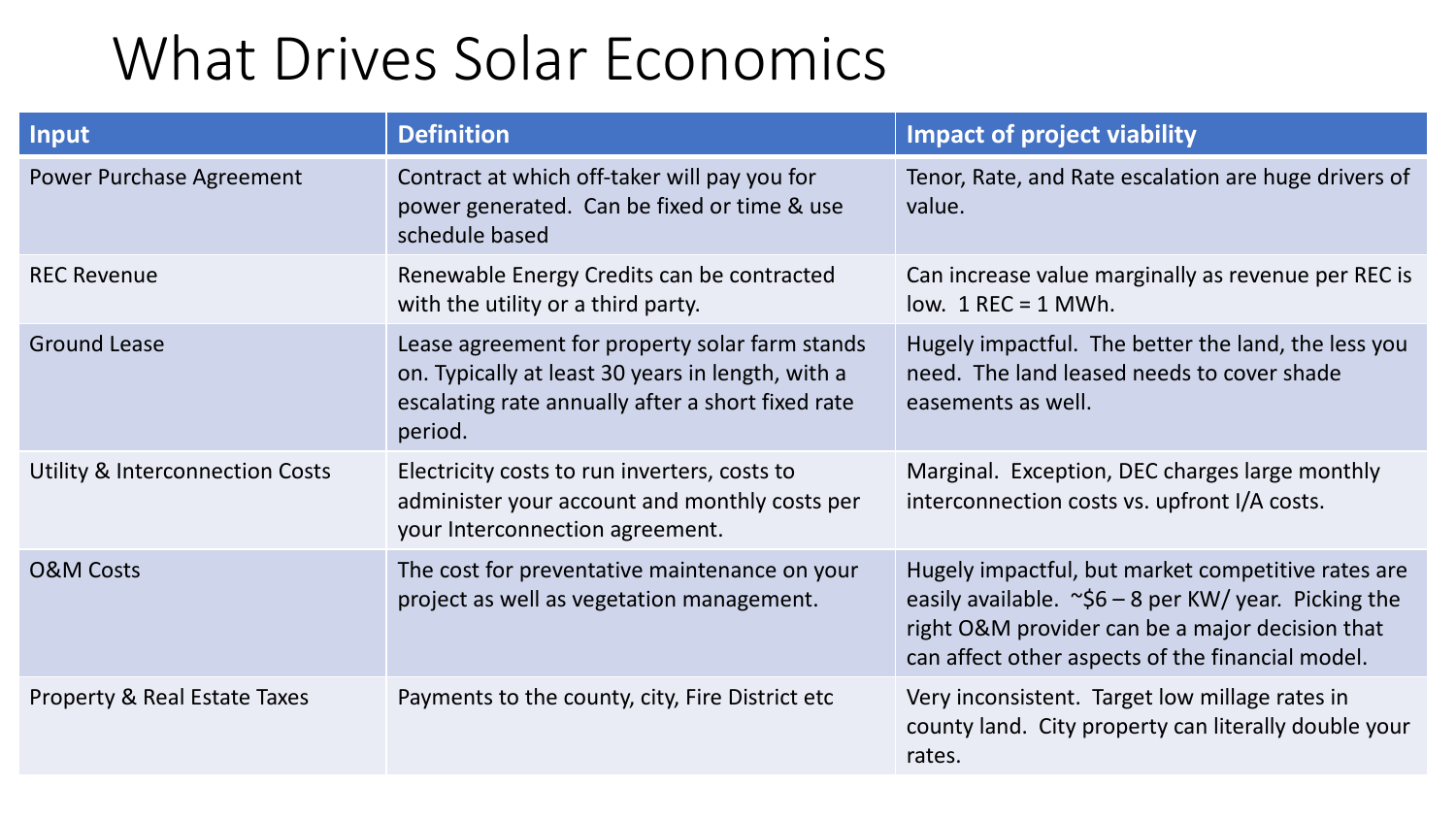### What Drives Solar Economics (continued)

| Input                         | <b>Definition</b>                                                                                                         | <b>Impact of project viability</b>                                                                                                                                                                                             |
|-------------------------------|---------------------------------------------------------------------------------------------------------------------------|--------------------------------------------------------------------------------------------------------------------------------------------------------------------------------------------------------------------------------|
| <b>Corrective Maintenance</b> | Costs to repair system over time not included in<br>O&M or an EPC warranty.                                               | Models vary. Most include basic replacement of<br>inverters, but often assume "nothing else will go<br>wrong"                                                                                                                  |
| <b>Audit &amp; Taxes</b>      | Costs to have your project company audited (if<br>required by investors), and to file / prepare tax<br>returns            | Models vary. If financing assumes third party debt<br>or tax equity, these will be required.                                                                                                                                   |
| Insurance                     | The cost to ensure your property against<br>hurricanes/storms.                                                            | You get what you pay for here.                                                                                                                                                                                                 |
| <b>Asset Management</b>       | Costs to comply will investor needs, submit tax<br>listings, prepare financial statements, manage<br>REC agreements, etc. | Usually an internal costs, but can be outsourced.                                                                                                                                                                              |
| <b>ITC</b> eligibility        | Some costs are not eligible for ITC                                                                                       | Projects with excess grading or large scale tree<br>removal not only cost more to construct, but will<br>drive down eligibility for ITC.                                                                                       |
| Closing costs                 | Legal and third party validation fees                                                                                     | Tax equity and debt providers need a lot of external<br>diligence that the developer/sponsor has to pay for.<br>Sometimes, its uncapped / unpredictable. Good<br>thorough project development mitigates costs<br>dramatically. |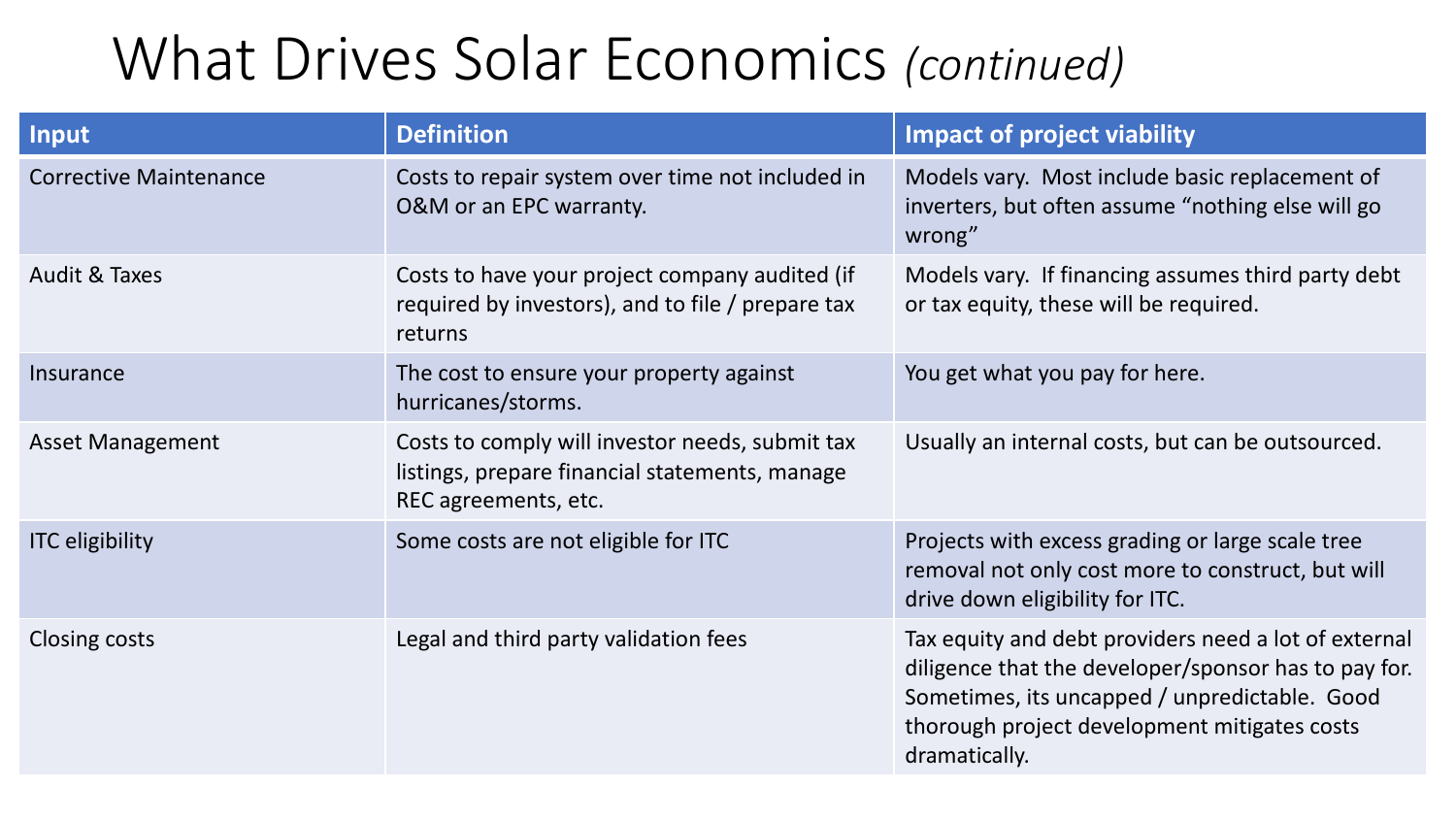Discussion: How do you make a 4 c PPA work on a small project, without a tax credit, and make it available to lowerincome communities?

| <b>Construction Costs (EPC)</b>            | Find a local EPC, one that may be willing to build at zero cost. Find donations for major<br>materials. Have the project sponsored by a non-profit to enable tax deductibility of any<br>donated materials. Work with county to provide permits at zero cost. |
|--------------------------------------------|---------------------------------------------------------------------------------------------------------------------------------------------------------------------------------------------------------------------------------------------------------------|
| Developer Costs                            | Self develop.                                                                                                                                                                                                                                                 |
| <b>REC Revenue</b>                         | Negotiate a PPA without RECs, find a corporate that will buy them at a premium to help<br>finance the project. (Even pre-pay for them)                                                                                                                        |
| <b>Ground Lease</b>                        | Find a low cost, or zero cost land. Maybe the utility has extra space adjacent to an<br>interconnection?                                                                                                                                                      |
| <b>Utility &amp; Interconnection Costs</b> | Negotiate with the off-taker, finding one with a strong desire for community solar will help.                                                                                                                                                                 |
| <b>O&amp;M Costs</b>                       | Find an O&M provider that do this at costs, or for free.                                                                                                                                                                                                      |
| <b>Property &amp; Real Estate Taxes</b>    | Negotiate an abatement with the county.                                                                                                                                                                                                                       |
| <b>Corrective Maintenance</b>              | Use a quality EPC                                                                                                                                                                                                                                             |
| <b>Audit &amp; Taxes</b>                   | Find a firm that will donate time for this                                                                                                                                                                                                                    |
| Closing costs                              | Find local law firm that will do the work pro-bono. Reduce necessity for outside diligence.                                                                                                                                                                   |